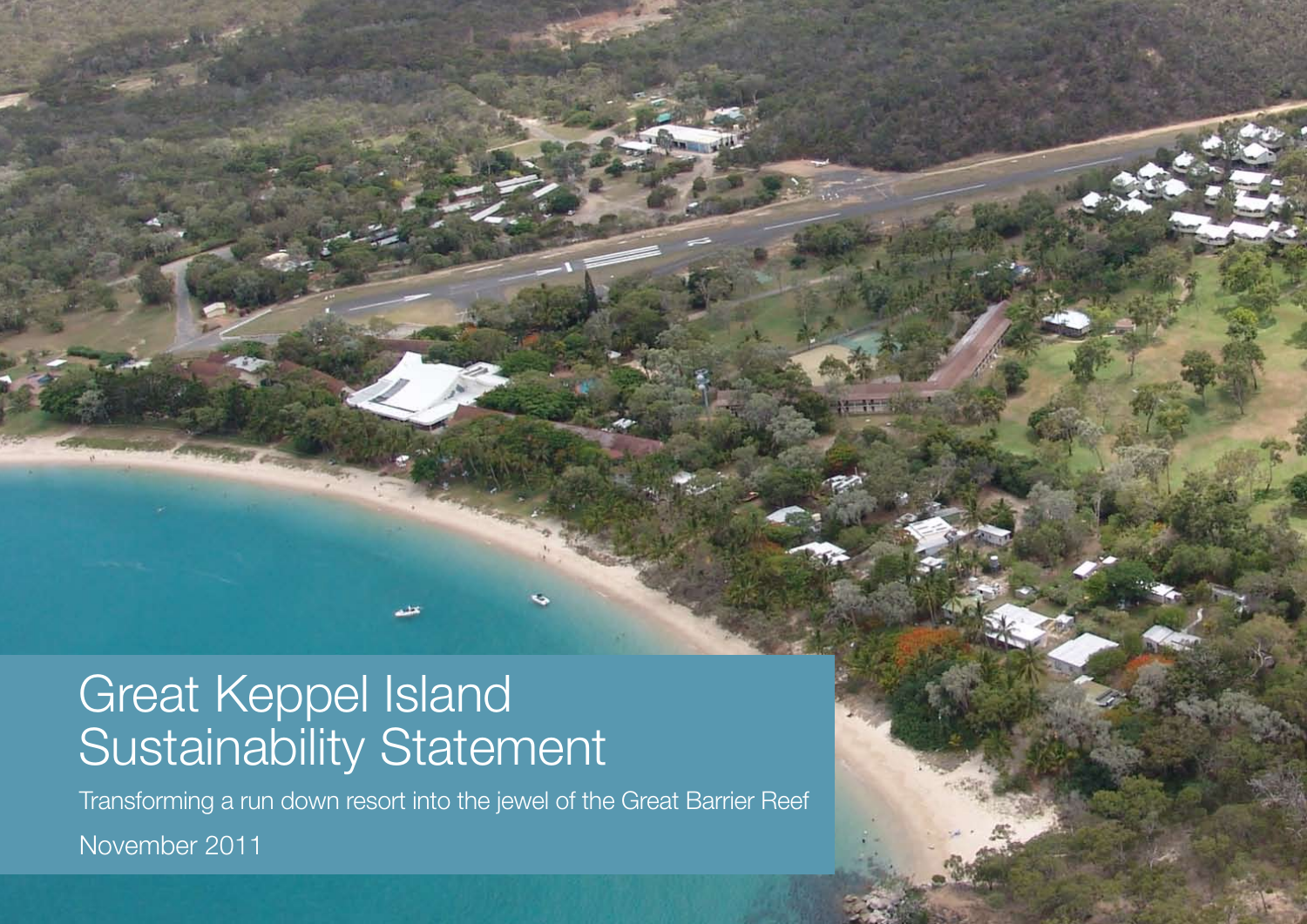"Our vision is not only to work with the community to develop Australia's most sustainable island resort, but to lead by example in presenting and preserving the world's most important reef ecosystem" Terry Agnew, GKI Resort Pty Ltd

| 1. OUR SUSTAINABILITY COMMITMENT.               |  |
|-------------------------------------------------|--|
|                                                 |  |
| 3. THE GREAT KEPPEL REVITALISATION PLAN VISION. |  |
| 4. EMBRACING SUSTAINABILITY.                    |  |
|                                                 |  |
|                                                 |  |
| 7. CONTRIBUTION TO CONSERVATION.                |  |
| 8. PRESERVATION OF WORLD HERITAGE VALUES.       |  |



Great Keppel Island Sustainability Statement - November 2011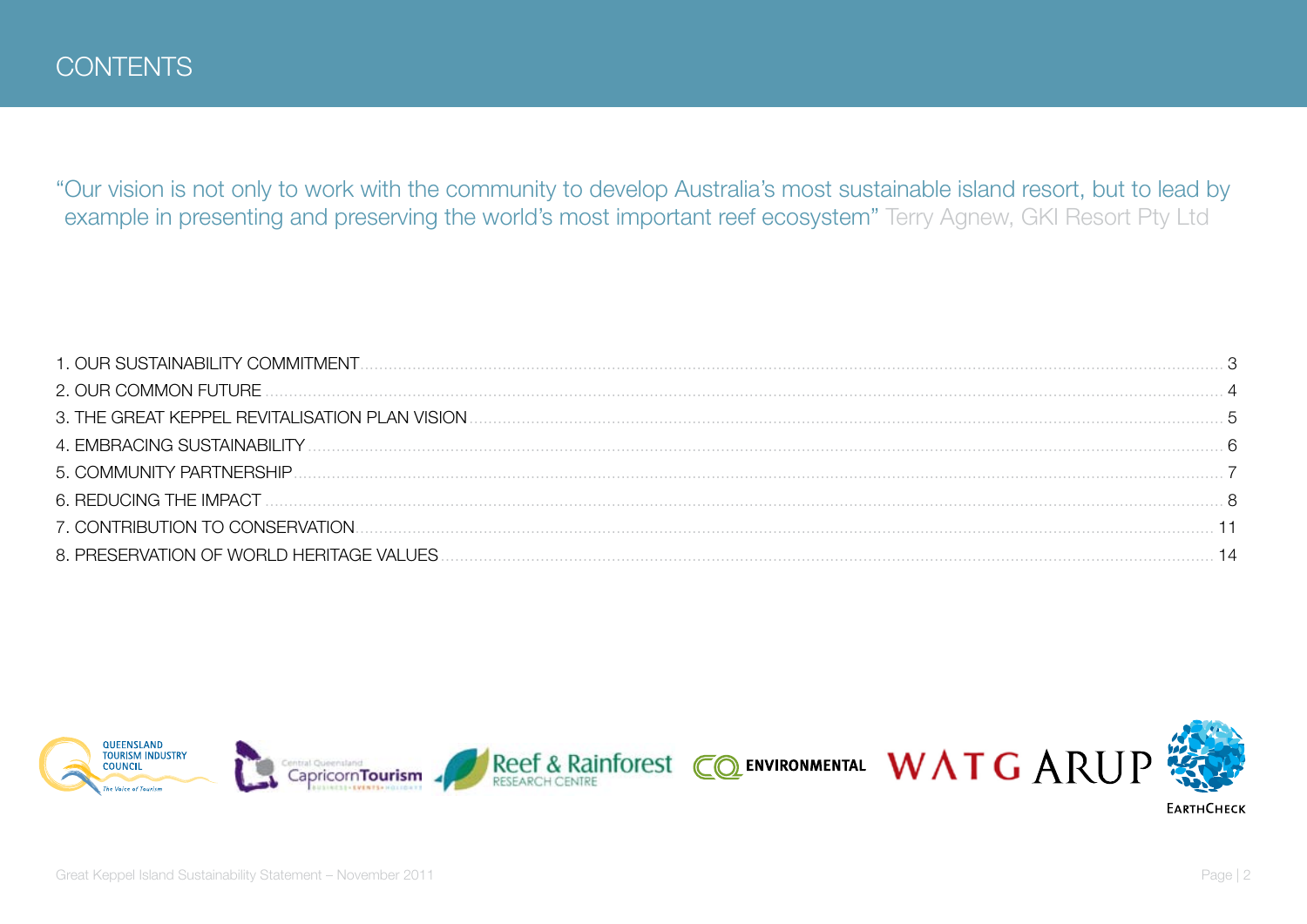### "The Great Keppel Island Revitalisation Plan aims to deliver the most environmentally sustainable eco-tourism resort ever envisaged in Australia and will seek to have a positive impact on the Great Barrier Reef World Heritage Area".

The Great Keppel Island (GKI) Revitalisation Plan will apply the highest level of environmental scrutiny to ensure that:

- The quality of the Southern Great Barrier Reef improves over the life of the Resort;
- Improved research facilities are made available in the Southern Great Barrier Reef;
- The World Heritage Values of the Great Barrier Reef are actively protected and enhanced;
- The community of Central Queensland have improved access to the Island; and
- Any environmental impacts are either mitigated or offset through commitments to environmental sustainability.

The GKI Revitalisation Plan's team of expert environmental scientists and advisors will work with the community and leading researchers to ensure the Plan for Great Keppel Island is not only an inspiration to other island resorts but to every guest, supplier and resident to ensure the longterm sustainability of the Great Barrier Reef, its islands and its communities.

At no other point in Australia's history has the emphasis on environmental management and climate change been so strong. The technology and expertise exist today to create eco-tourism resorts which co-exist with environmentally sensitive areas. We just need to work together to achieve it.

Climate change is one of the most serious issues affecting the long term survival of the Great Barrier Reef. The cornerstone of the GKI Revitalisation Plan will be a significant commitment to the use of renewable energy by embracing one of Australia's most significant natural resources – its abundant sunshine. This is an ambitious target which will provide a model for future tourism projects to begin to address the issue of climate change.

Key initiatives of the GKI Revitalisation Plan have been developed to ensure that the Great Barrier Reef World Heritage Values are protected and enhanced. These include:

- 1. A reduction of the original project scale by approximately 75% (reduced by 50%, twice);
- 2. A sustainability strategy to create Australia's first carbon-positive island;
- 3. The establishment of a Great Keppel Island Research Centre and a Biodiversity Conservation Fund;
- 4. A reduced development footprint and limiting the total building footprint to less than 3% of the island;
- 5. The reduction of the marina by approximately 55%;
- 6. A significant setback from Leeke's Beach wetland and sensitive environments to ensure no adverse runoff enters the wetlands or the surrounding marine park waters;
- 7. The establishment of 575 hectares of Environmental Protection Areas over Lot 21 (equivalent to 66% of Lot 21) for environmental protection and biodiversity conservation;
- 8. Significant reduction in scale by adopting an environmental constraints-based approach to site planning; and
- 9. Provision of buffer zones to ensure protection of habitats and to provide fauna corridors.

The revitalisation of Great Keppel Island provides Australia with an opportunity to show the world it has embraced sustainable design and operation in tourism. The GKI Revitalisation Plan not only protects the World Heritage Values of the Great Barrier Reef but makes a direct contribution to their preservation.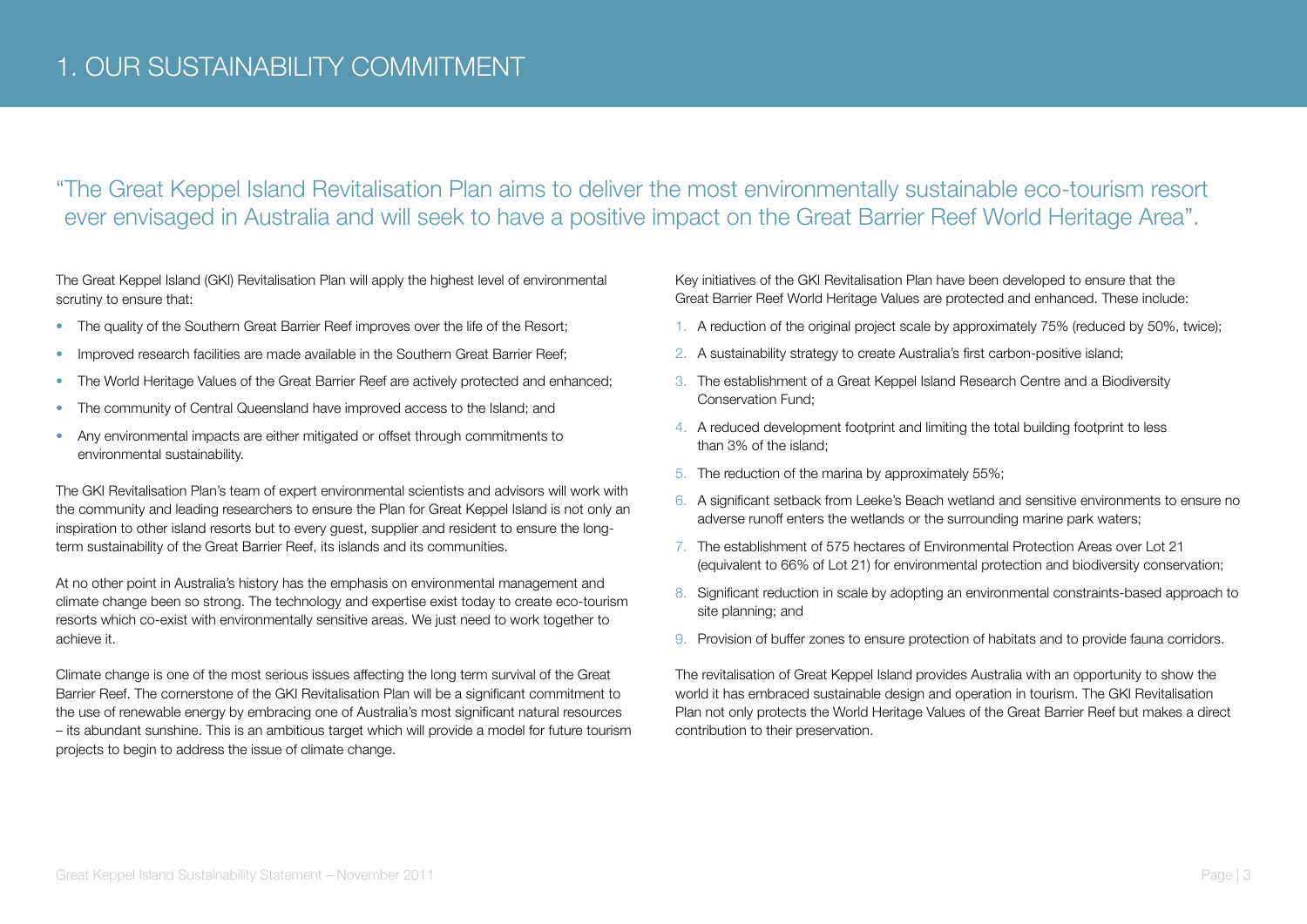"Great Keppel Island is an iconic tourism destination, its natural beauty and location between the reef and mainland is well-known around the globe. With climate change and the Great Barrier Reef being on the top of everyone's mind a resort that actually aims to improve the quality of the reef and study its future is essential." Mary Carroll, Chief Executive Officer, Capricorn Tourism

Great Keppel Island is one of the most accessible of over 900 Great Barrier Reef (GBR) islands and coral cays. Located 12 kilometres off the Central Queensland coast it is in easy reach of a growing population with direct connections to southern population centres and three major international airports.

Part of the Keppel Island group, Great Keppel Island is both ecologically important and an area of outstanding scenic quality. However, the Island has been subject to significant past environmental disturbance. It was used as a sheep farm dating back to 1860 with thousands of sheep transported to the Island as well as being developed as a resort facility.

The island remains a special place to the local community. This is due to its proximity to the mainland, sandy beaches, spectacular scenery with million year old beach ridges and dune fields, inspiring headlands and fringing coral reefs formed around the headlands over the past 5,000 years.

**Great Keppel Island is one of only 28 islands in the GBR that have purpose-built tourism resorts. As an already developed site it presents a unique opportunity for revitalisation as recognised in the State Government's 2009 Central Queensland Tourism Opportunity Plan.** 

Tourism Research Australia forecasts international visitor growth of 5% per annum to Australia within the next ten years. The GBR is one of Australia's most popular international attractions. It is expected that this growth will place greater pressure on already popular sites in the north. Dispersing visitors to well-managed, high capacity sites will be a priority as demand increases. Sustainable tourism can make a significant contribution to helping visitors understand and participate in the preservation of the GBR.

The greatest threat to the GBR is climate change. Recent research from the Reef and Rainforest Research Centre (RRRC) highlights the threat of climate change and associated sea temperature changes as likely to affect two-thirds of the reef systems.

There is a demonstrated need to:

- Provide leadership in sustainable development to showcase the GBR;
- Undertake research on the impacts of climate change on the GBR:
- Provide a catalyst to reef rehabilitation in affected areas; and
- Regulate anchor damage, dumping and overfishing from unregulated use within the GBR.

**The Great Barrier Reef Marine Park Authority recognise the need to act. Their resources are however already stretched in managing use of the marine environment. Stronger partnerships with the tourism industry for the research, preservation and presentation of sensitive marine environments are needed.**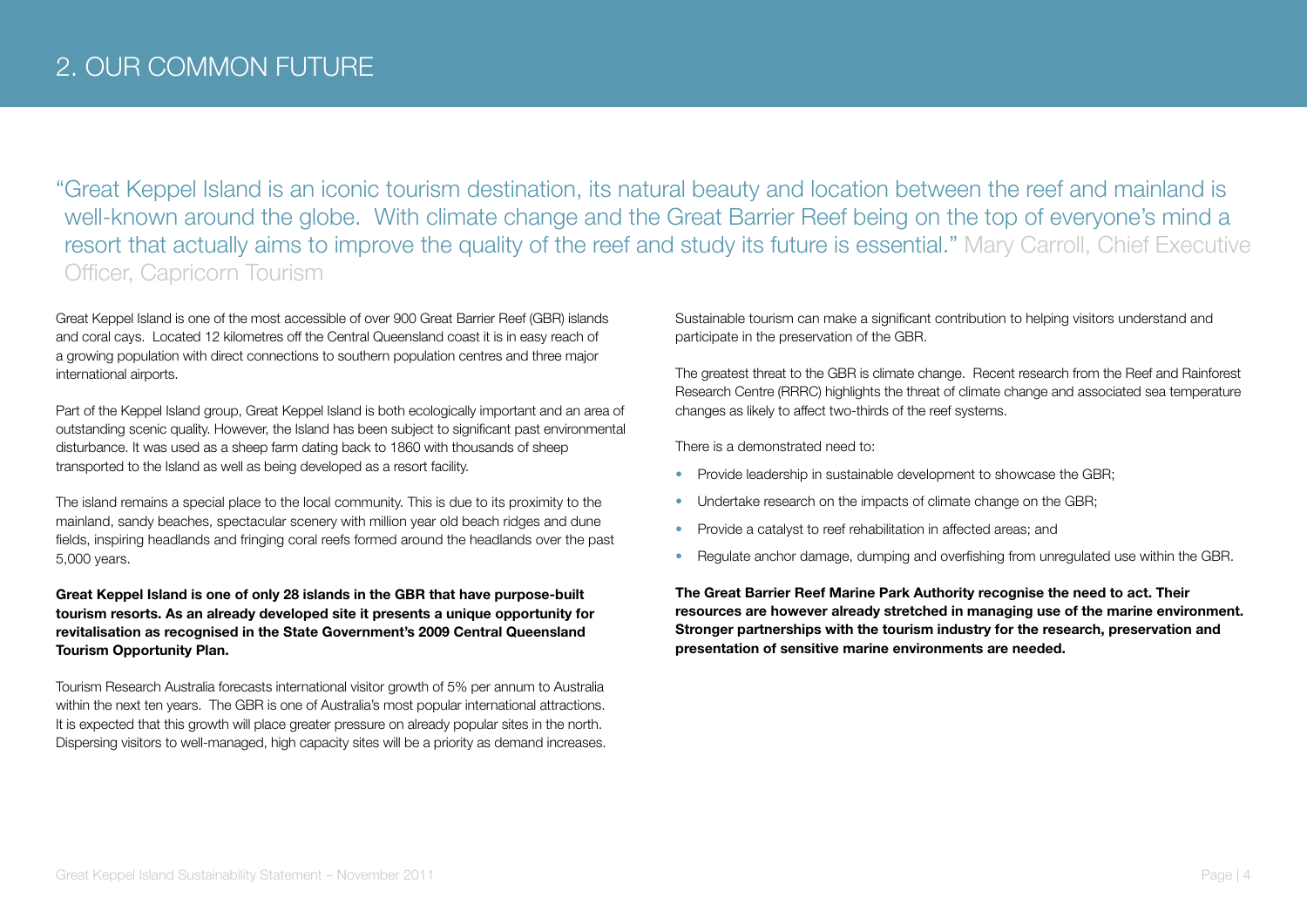The vision for the GKI Revitalisation Plan is to create much more than a tourist destination. The GKI Revitalisation Plan aims to make Great Keppel the 'greenest' and most talked about environmentally responsible destination in the country and a leader in global environmental tourism. We want all visitors to Great Keppel Island to see what is possible, to live what is possible and to take our ideas and practices home with them.

Our aim is to transform an old sheep farm and dilapidated resort into a sustainable eco-tourism resort. Every aspect of environmental sustainability has been taken into account in preparing the GKI Revitalisation Plan. The project team will seek to work with government authorities, conservation groups and community members to ensure that the final design meets their expectations and protects the values of this world heritage area.

We will aim to become a learning centre for 21st century sustainability. We are committed to creating a strong sense of community ownership, including a commitment to hire locals, engage local professionals and purchase local materials and produce.

The Resort will embrace best practice in Environmentally Sustainable Design (ESD) principles and guidelines for hospitality facilities, including appropriate site orientation, use of sustainable building processes, use of environmentally friendly materials, passive design attributes such as exterior shading and good-performing façade and glazing elements, high-performance building services systems and resource-conserving systems for energy, water and waste.

The cornerstone of the revised GKI Revitalisation Plan will be a massive commitment to the use of renewable energy by embracing one of Australia's most significant natural resources, its abundant sunshine. The GKI Revitalisation Plan has adopted an ambitious sustainability strategy to produce more clean renewable energy than it consumes each year. This is a specific and targeted response to begin to address the issue of climate change.

Following Minister Garrett's decision in October 2009, the size of the project has been reduced by approximately 50%, reducing the total building and road footprint to less than 3% of the island. In addition, the development footprint will be constrained and kept away from sensitive vegetation areas. Buffer zones will be integrated into the design to protect the Island's flora and fauna species.

"The GKI Resort proposal offers outstanding opportunities to present the World Heritage values of the Great Barrier Reef without developing a new island. To miss this potential would be detrimental to the future of tourism in the Southern Great Barrier Reef and the communities that can benefit from it." Daniel Gschwind, Chief Executive, Queensland Tourism Industry Council and Board Member of the GBRMPA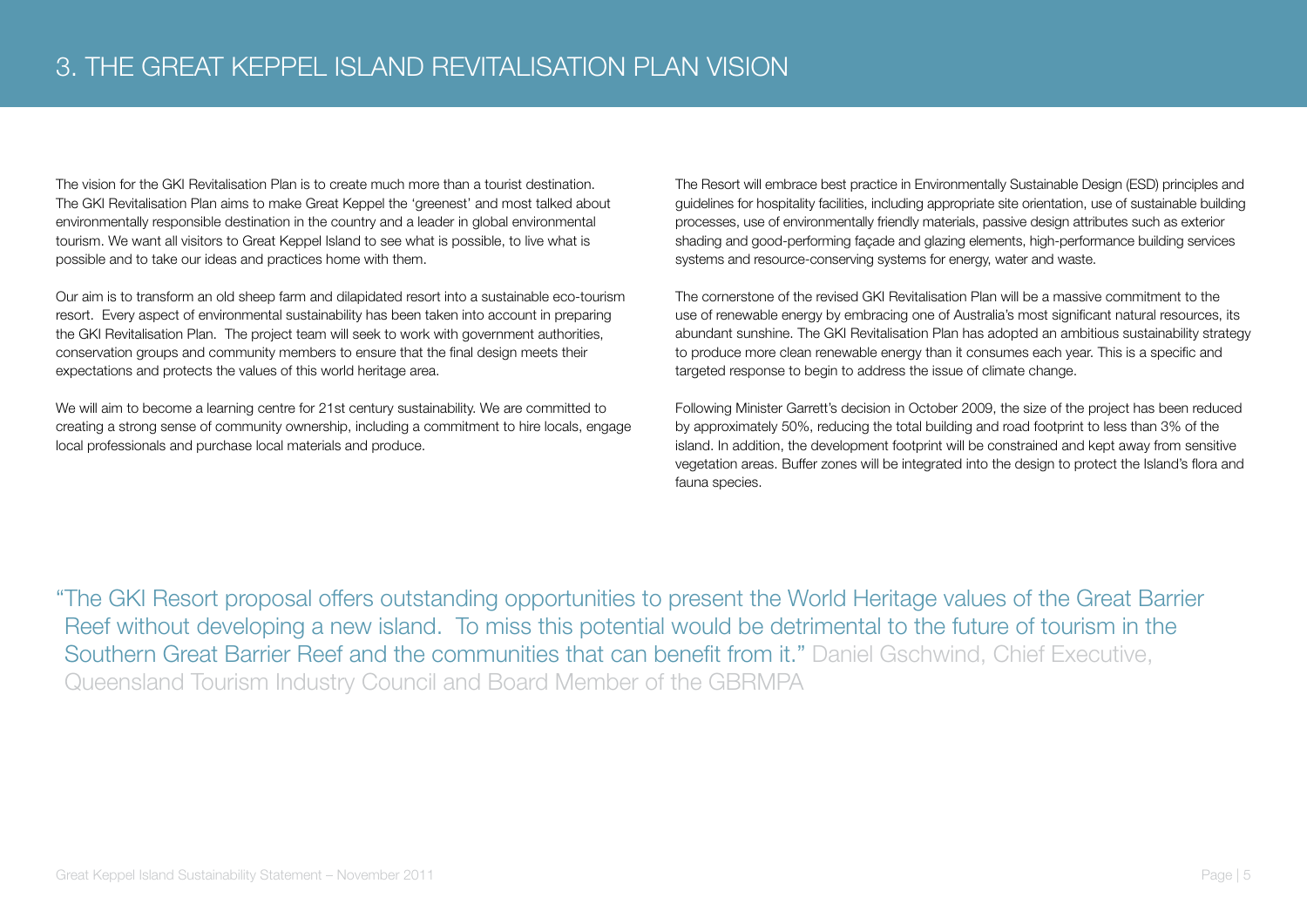"While many eco-resort destinations around the world have embraced sustainability, there are very few that have established this ambitious environmental goal as the cornerstone of a comprehensive sustainability strategy. It will place the Great Keppel Island Resort in a rare category of developments that are redefining sustainable building performance." ARUP, Renewable Energy Analysis Report 2010

The GKI Revitalisation Plan aims to deliver Australia's most sustainable island resort by applying the highest level of environmental scrutiny to ensure that:

- The quality of the Southern GBR improves over the life of the Resort;
- Improved research facilities are made available in the Southern Great Barrier Reef;
- The World Heritage Values of the GBR are actively protected and enhanced;
- The community of Central Queensland have improved access to the Island; and
- Any adverse environmental impacts are either mitigated or offset through an unmatched commitment to environmental sustainability.

A key feature of the GKI Revitalisation Plan is to create a specialised Research Centre on Great Keppel Island to research and monitor the Great Barrier Reef and contribute to its conservation.

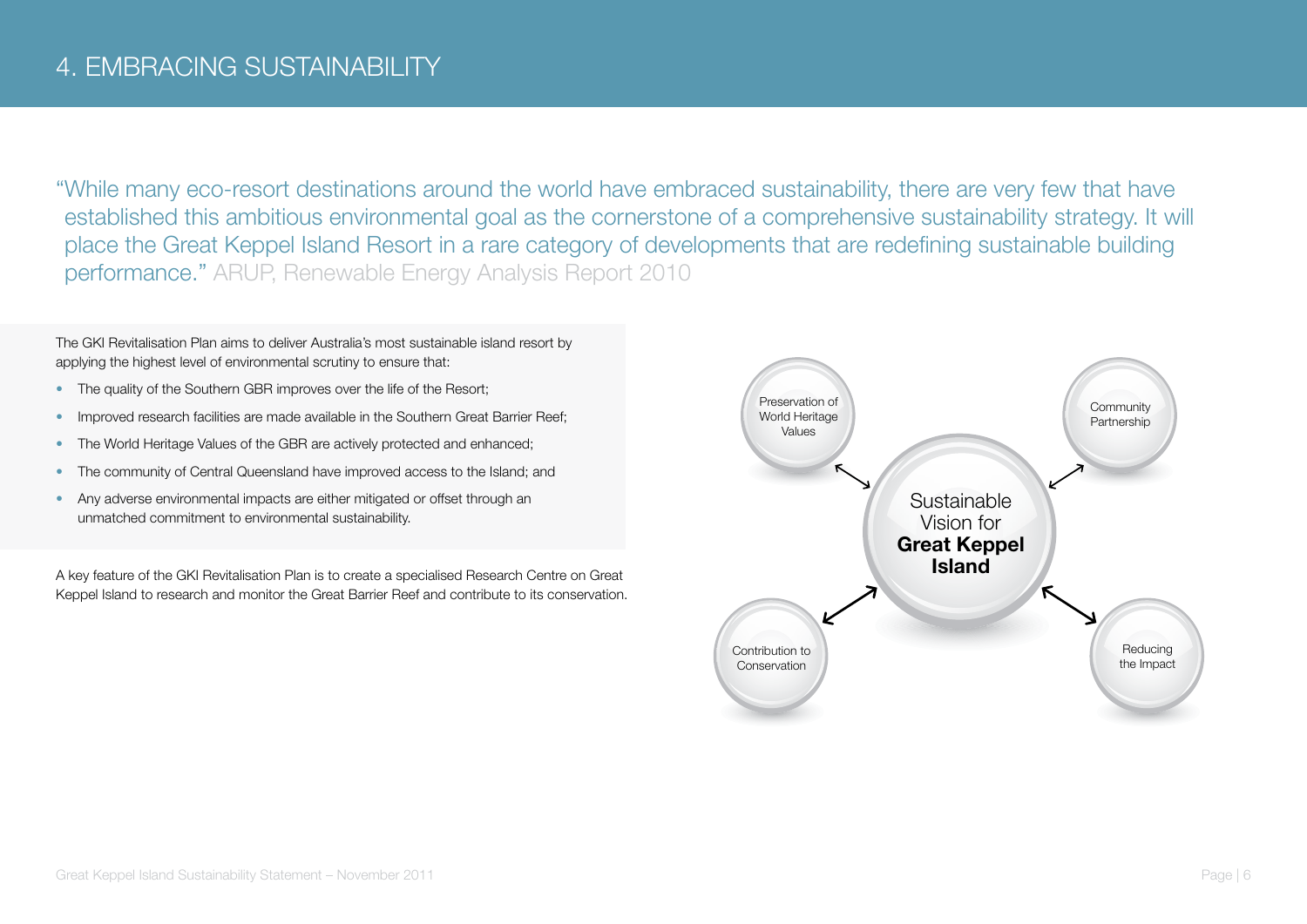"The community of Central Queensland have a long association with Great Keppel and want to see its return. The community also want to be involved in how and when it is developed." Grant Cassidy, Chair, Capricorn Tourism & Development Organisation

The GKI Revitalisation Plan is committed to gaining genuine community involvement in the design and operational planning for Great Keppel Island. During the Environmental Impact Statement (EIS) process, the Revitalisation Plan team will engage in a substantial community consultation program which will involve a series of stakeholder engagement meetings and interactive discussions with key environmental organisations. The consultation program will be an integral part of the social impact assessment element of the EIS. All community members will also have the opportunity to contact the project team directly, to provide their comments to be considered and implemented.

**The community consultation program and social impact assessment will aim to ensure the final Revitalisation Plan contributes to the broader region and that the development aligns with the vision of the community.**

### **THINKING GLOBAL, ACTING LOCAL**

The GKI Revitalisation Plan is committed to local employment, local businesses, local suppliers and local produce. This will not only form part of the Great Keppel Island philosophy but it will be measured through annual sustainability audits by the EarthCheck Company Standard for operation.

Great Keppel Island has always been, and shall remain, a jewel in the crown for local getaways. The Revitalisation Plan is committed to ensuring appropriate community facilities are provided on the Island, that access is improved and that the quality of the natural environment inspires .

The GKI Revitalisation Plan will commit to a strong sense of community and will offer residents of Great Keppel Island electricity and water supplies. The GKI Revitalisation Plan will also provide island residents with improved access to unload goods, increased regularity of ferry services, access to emergency services and improved shopping facilities. Included in the GKI Revitalisation Plan is a commitment to continue to provide a network of walking paths that will allow full public access to the island.

This commitment will significantly improve access to and throughout the Island, deliver the highest standard of community facilities ever provided on the Island.

"Great Keppel Island Residents, the Yeppoon community and businesses, need the tourism to bring back our economy – it's not only about providing jobs!" L. Vale, Yeppoon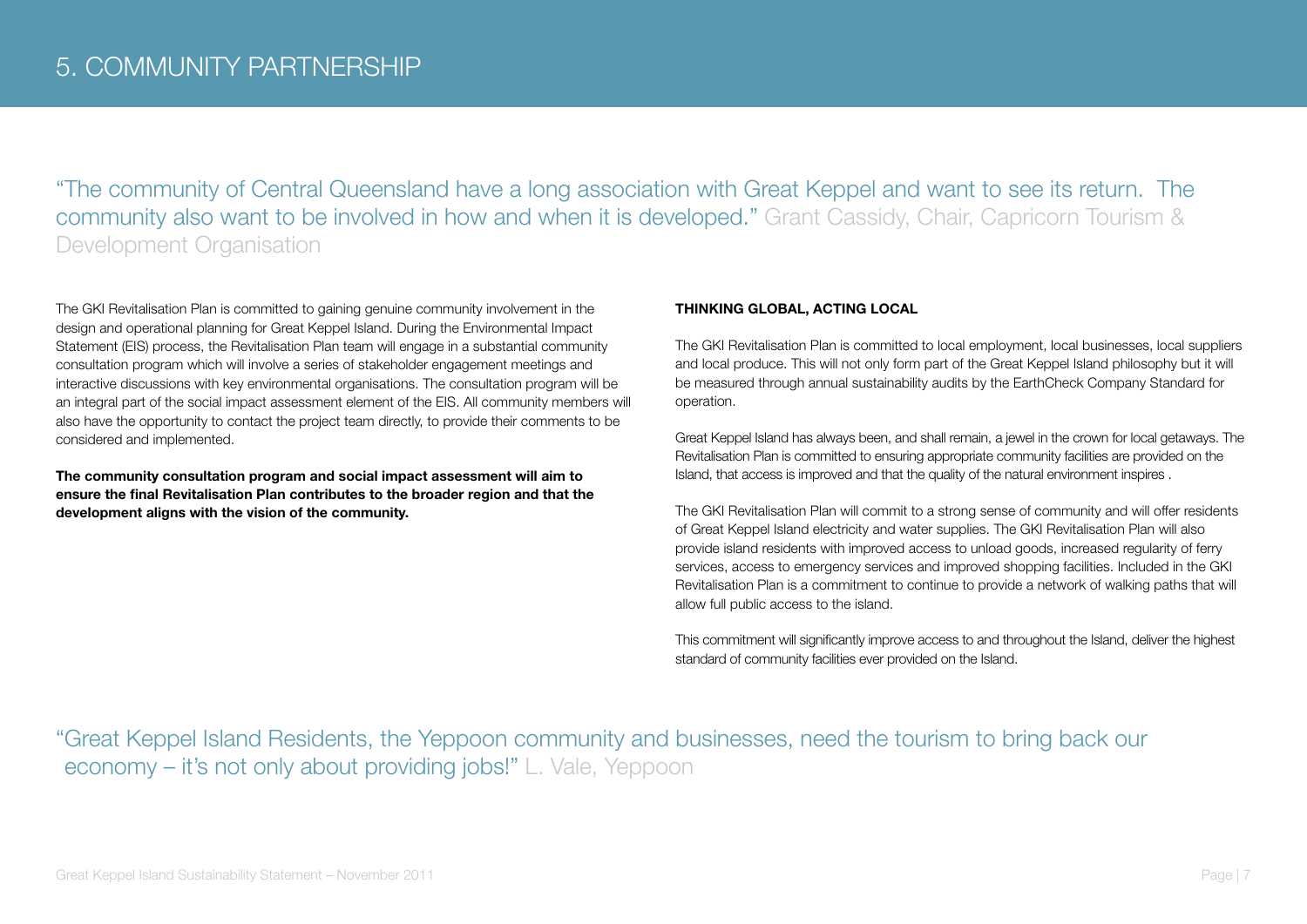### 6. REDUCING THE IMPACT

"Our entire region will benefit from a well thought out proposal such as this, both economically and from an environmental awareness perspective. With such a strong emphasis on environmental sustainability, the Revitalisation Plan will improve the current state of the environment on the island." Gerry Christie, GKI Resident and Business Owner

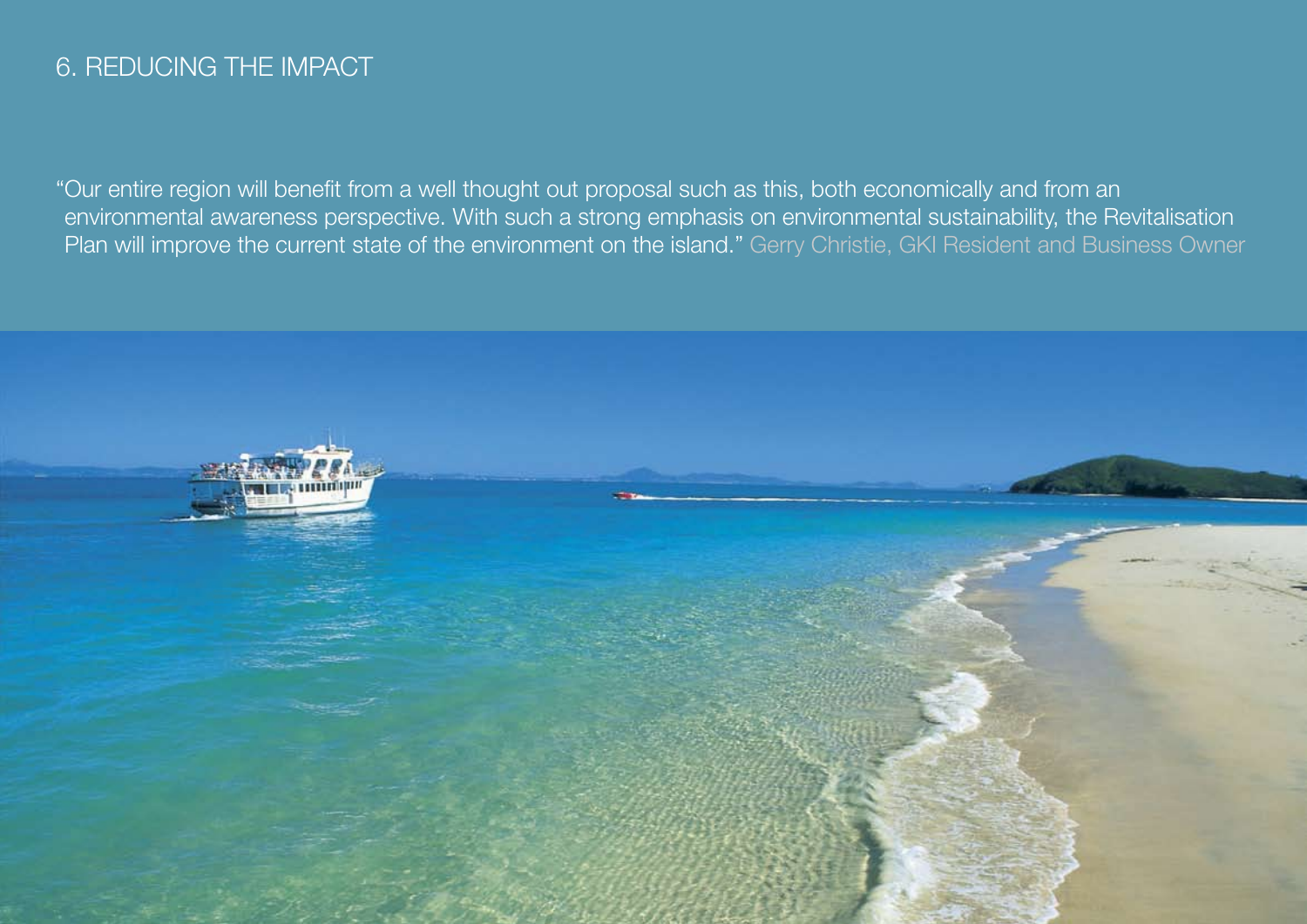### 6. REDUCING THE IMPACT

#### **The First Carbon Positive Island Resort Community in Australia**

ARUP, a world leading firm of sustainability engineers, has concluded that the GKI Revitalisation Plan can achieve its ambitious target of being Australia's first carbon positive Island through the installation of over 24,000 solar panels on the rooftops of the hotel, tourism villas and apartments. In total, the solar panels will generate over 12,400 megawatt hours of clean renewable energy each year.

The Resort will generate more green power than it can use allowing additional energy to be fed back to the mainland through a submarine cable. Through this activity, additional green energy will be fed back into the grid for the benefit of Central Queensland residents.

Complimenting this unique innovation are a number of other initiatives which will reduce the Island's carbon footprint and energy demands. These include:

- Use of the latest technology in solar hot water systems
- Installation of motion sensors and energy efficient lighting
- Fully insulated villas

Being 'carbon positive' equates to a significant reduction in carbon pollution that is the equivalent of taking over 2,700 cars off the road each year.



### **No Adverse Runoff into the Great Barrier Reef Marine Park**

The GKI Revitalisation Plan will include appropriate buffers to sensitive areas and the adoption of best practice water sensitive design to ensure that no adverse runoff from the resort will enter the marine waters.

The Resort will incorporate sustainable surface water management and water sensitive design principles, which have been considered in detail during the preparation of a Stormwater Management Plan as part of the EIS. The design will ensure the protection of ecosystem health and water quality within freshwater surface, marine and groundwaters.

### **Minimal Impact Design**

The GKIRevitalisation Plan layout has been revised through a constraints-based approach by a team of qualified and experienced environmental scientists, engineers and planners. Buildings and paths are located away from the most sensitive environments, instead utilising areas of the Island already significantly disturbed by past grazing activities.

The GKI Revitalisation Plan seeks to locate the tourism accommodation in a manner that is sensitive to the natural topography of the Island and within clusters to allow significant vegetation buffers. Villas will have a two storey height limit to predominately fit below the tree canopies. Building design and materials will be selected which reflect the natural character of the Island and which minimise environmental impacts. The buildings will be designed and orientated to maximise natural ventilation and natural light therefore reducing the need for air conditioning and lighting.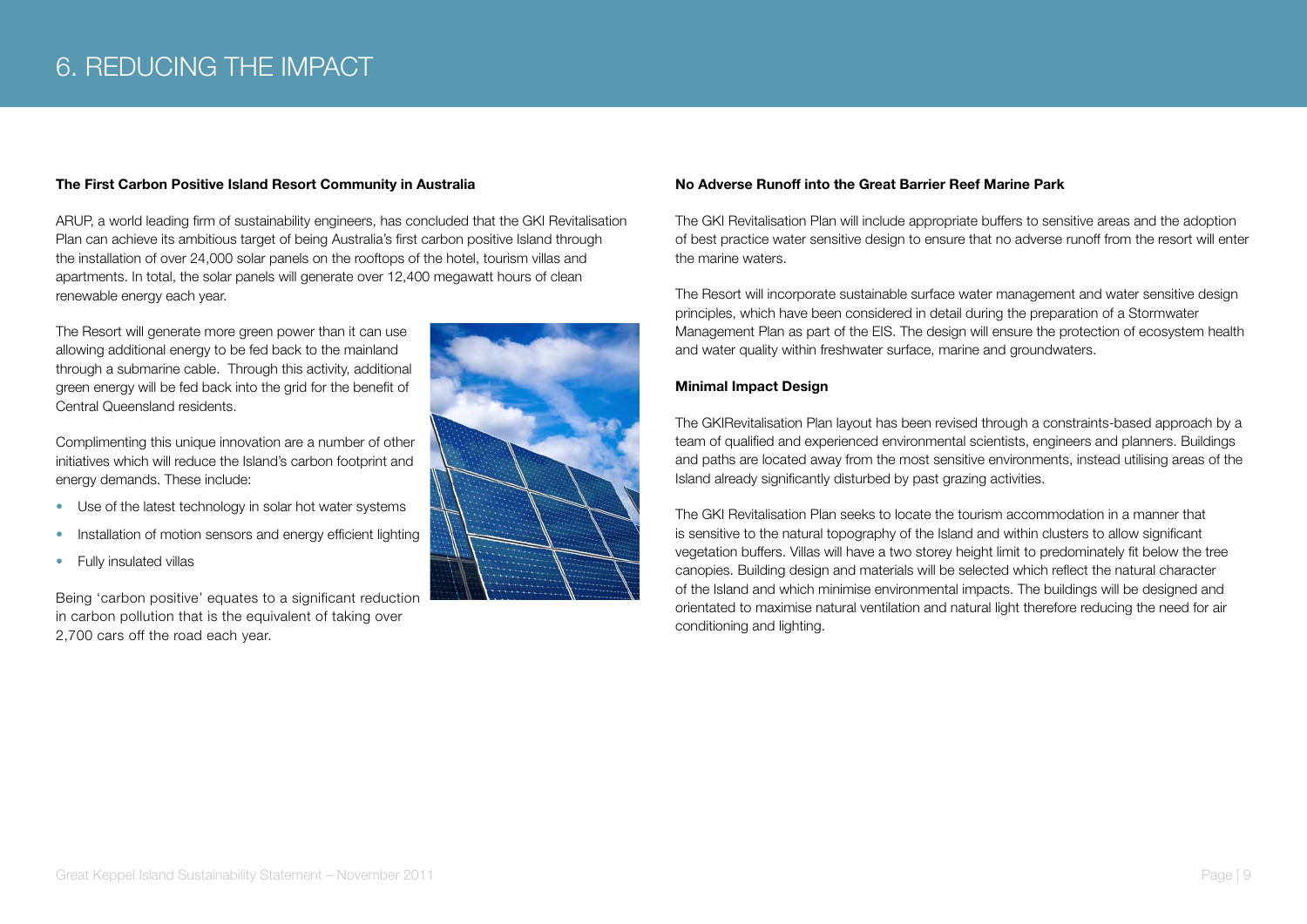### **A World-Leading Operation**

Great Keppel Island will assess its operating efficiency against EarthCheck's rigorous Company Standard. The principal objectives of the EarthCheck Company Standard are to facilitate:

- Responsible and sustainable environmental and social activities; and
- Improved environmental and social outcomes.

The EarthCheck Company Standard provides organisations with a framework to conduct a comprehensive assessment of their environmental sustainability performance, to achieve Certification and ensure continual improvement.

Through the integration of a Building Management System (BMS) throughout the entire resort, management will be able to properly assess and monitor infrastructure services on a real time basis. This will enable adaptability to ensure minimal impact and maximum efficiency is achieved in operation. Smart metering will be designed in each building to provide a visual display of consumption of electricity, CO2 emissions and water.

### **Certified Sustainable Design**

Great Keppel Island will be the first GBR Island resort to subject its minimal impact design approach by the internationally acclaimed WATG design firm to the scrutiny of the EarthCheck third-party certification process. This process is underpinned by \$260M in research and development by the Commonwealth funded Sustainable Tourism Cooperative Research Centre (STCRC). This includes having an accredited EarthCheck architect involved throughout the design process as well as submitting to a comprehensive audit to ensure the design meets and exceeds international quidelines for Environmentally Sustainable Design (ESD).

**Through EarthCheck's Building Planning and Design Standard the Great Keppel Island Revitalisation project will be certified against the most rigorous design standard in global travel and tourism.**



### **Sustainable Water Use**

The GKI Revitalisation Plan design has a strong focus on reducing water use, water harvesting and recycling. Each villa will have a water tank and water efficient features. The Resort will primarily use rainwater, however a back-up submarine connection will be established to the mainland to ensure a consistent supply.

#### **A new Standard in Golf Course Design**

Located on those parts of the Island that were previously disturbed by sheep farming, the golf course will transform a degraded site into a revegetated sanctuary for many types of flora and fauna to flourish. Our commitment to the EarthCheck design standard will see recycled grey water from the Resort used and only minimal, biodegradable fertilisers employed. Our aim is to ensure that no runoff occurs into the Island's wetlands or the GBR marine park.

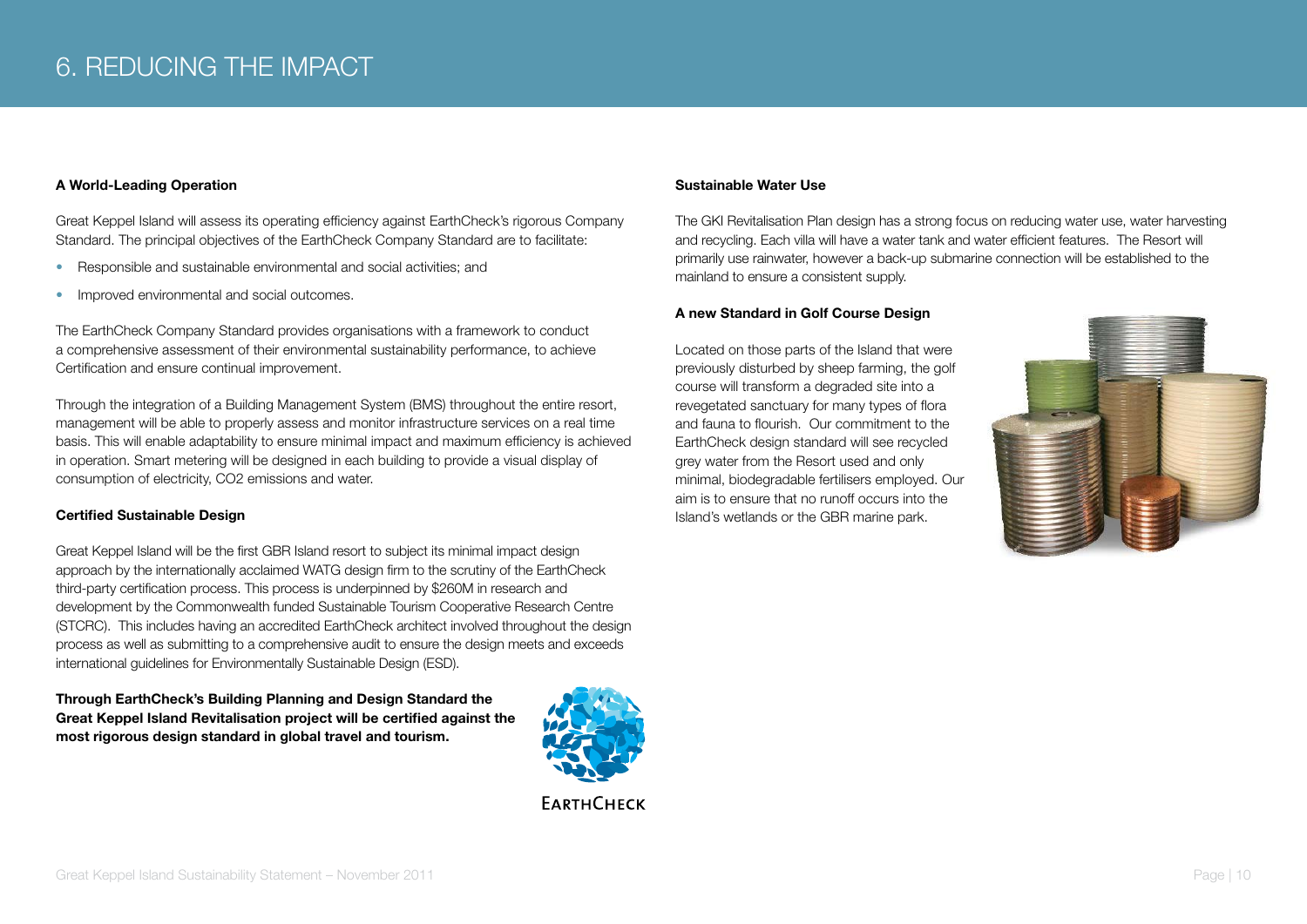# 7. CONTRIBUTION TO CONSERVATION

"Two thirds of the reef ecosystems in the Southern Great Barrier Reef are identified as vulnerable to climate change. One of the most important things that can be done is to monitor and improve water quality and this requires more dedicated research and the rehabilitation of riparian areas and coastal wetlands." Sheridan Morris, Reef and Rainforest Research Centre

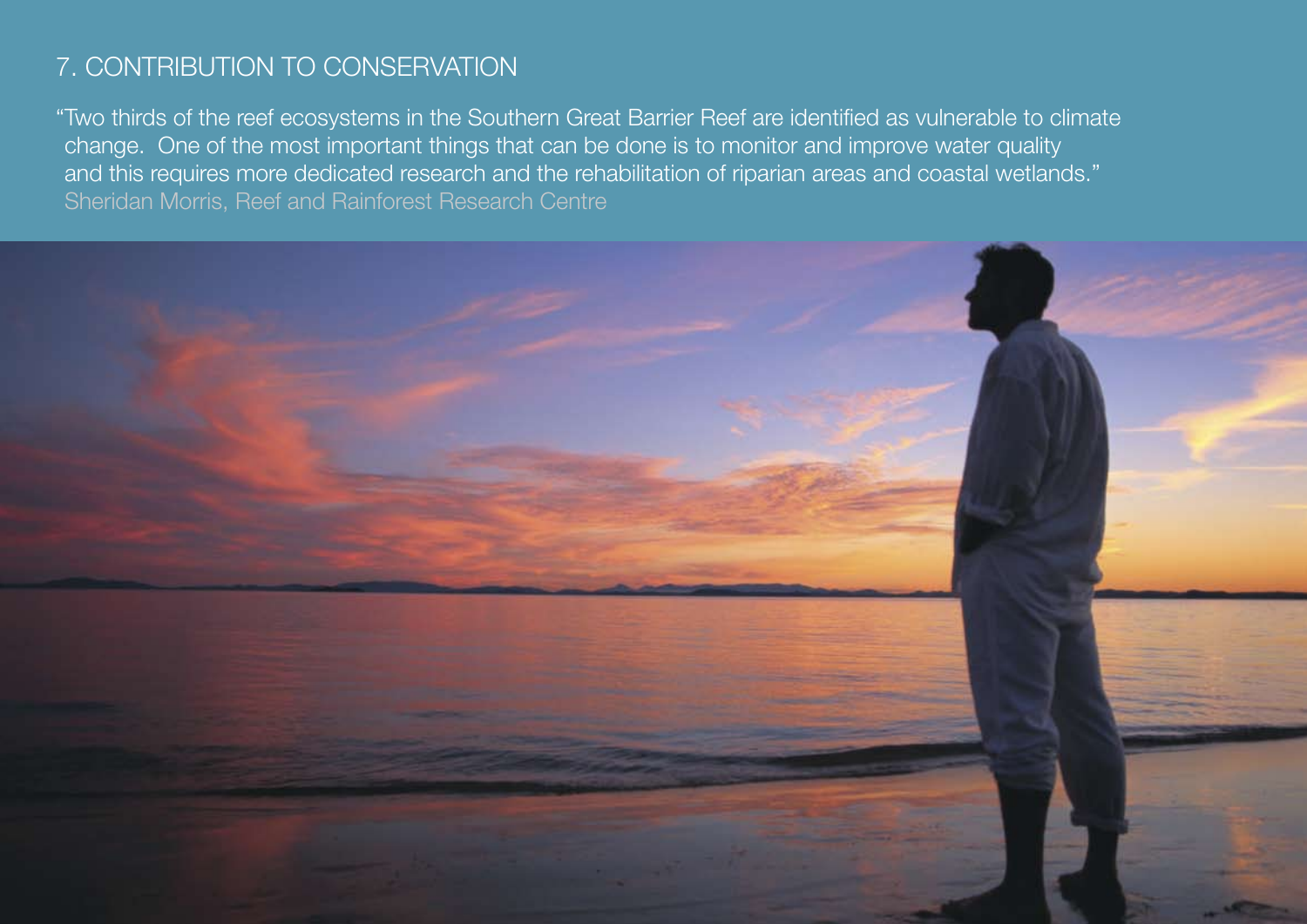### **GREAT KEPPEL ISLAND RESEARCH CENTRE**

The GKI Revitalisation Plan will include the establishment of the first specialised Research Centre in the Keppels. The Research Centre will be used to conduct research programs and conservation activities on the Island and within the marine park; monitor fringing coral communities and facilitate student research activities.

Students from local schools and universities will have access to the facility to advance their learning through practical application. The Research Centre will be available for scientists, government departments and other interested parties.

The Research Centre will make accommodation available for visiting scientists and will provide a venue for environmental symposiums.

The Great Keppel Island Research Centre will be an important asset to the community of Central Queensland and will be a vital tool for the future management of the southern part of the GBR. It will bring the following benefits to the region:

- Dedicated Research Centre for the Great Barrier Reef including the delivery of conservation and monitoring programs specifically for the Southern Barrier Reef to ensure the health and wellbeing of the reef is maintained;
- Education facility for local students and universities to expand their knowledge through practical application;
- Hub for scientists and various other interested stakeholders; and
- Partnership with other research centres.



### **ENVIRONMENTAL PROTECTION**

A series of Environmental Protection Areas covering some 575 hectares of Lot 21 (equivalent to 66% of Lot 21) will be created for environment protection and biodiversity conservation. A Vegetation Management Plan will also be prepared to regenerate the Island's native habitat which has been subject to significant past vegetation disturbance from sheep grazing, feral goats and clearing. The Plan will involve an extensive weed treatment program to allow the regeneration of the Island's native vegetation.

The Resort development will be significantly set back from the Leeke's Beach wetland area to ensure that it is not impacted upon. The GKI Revitalisation Plan will implement appropriate mitigation measures to ensure that no adverse runoff from the resort will impact on the wetlands or the surrounding marine park waters. The Plan will not involve the loss of any wetlands and will not impact upon the wetland function, habitat value or biodiversity of the estuarine wetland areas behind Leeke's Beach.

Through the design and layout of the Revitalisation Plan, development impacts upon any identified sensitive vegetation areas will be mitigated by adequate buffers and best-practice management.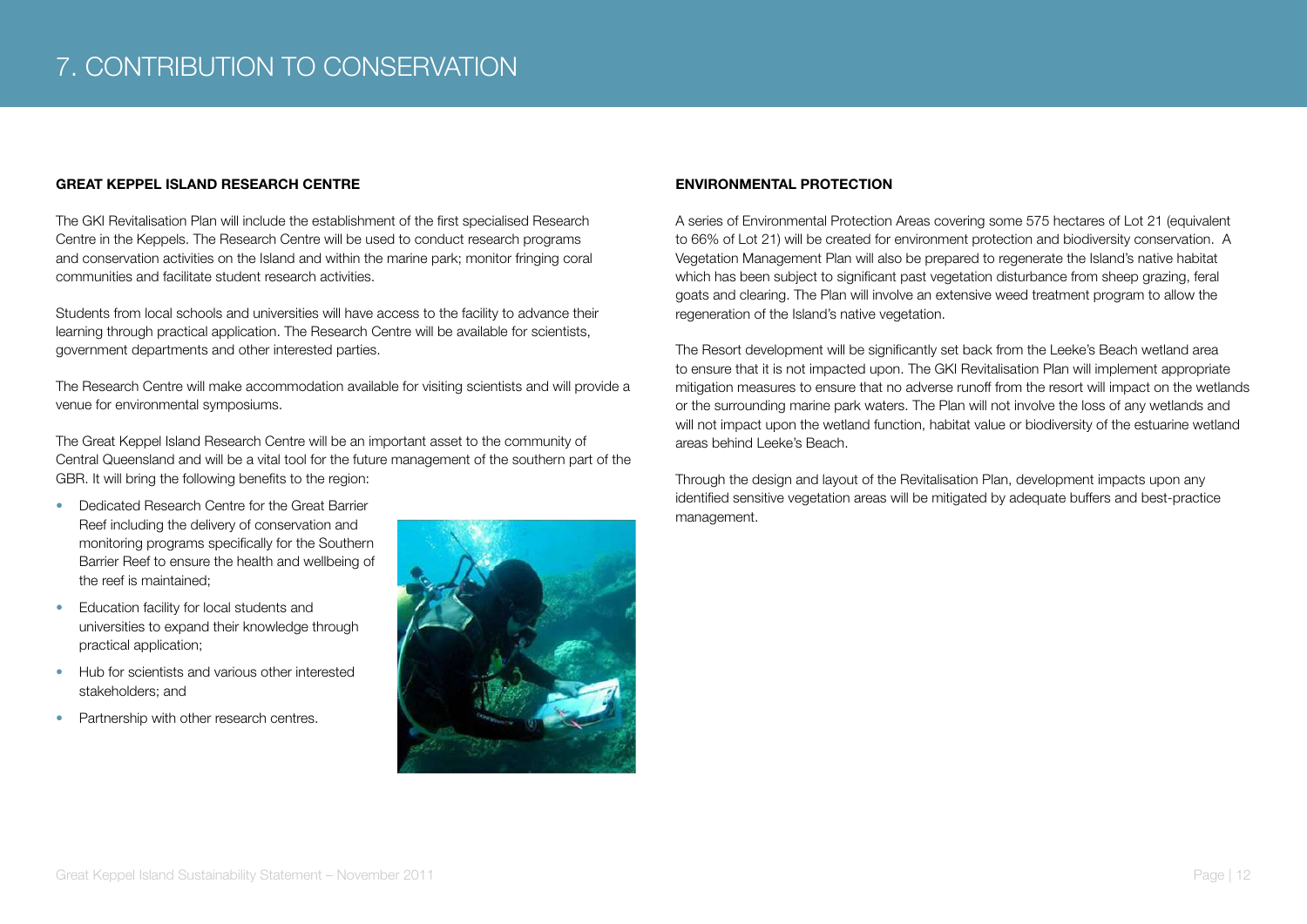### **A BIODIVERSITY CONSERVATION FUND**

A Biodiversity Conservation Fund (BCF) will be established to provide a significant and on-going funding source for the Great Keppel Island Research Centre. These funds will be directly spent on research and conservation works on the Island and throughout the Keppels.

The funds collected through the BCF will be managed through a research partnership with key local environmental associations and the Reef and Rainforest Research Centre. It is anticipated that the Great Keppel Island Research Centre and the Biodiversity Conservation Fund will significantly improve the state of the environment within the Keppels.

### **VOLUNTARY CONTRIBUTION**

The Voluntary Contribution Scheme for visitors is a program that enables visitors to make a monetary donation to a conservation project of regional, national or international significance. The program would be managed via a partnership (partners typically include NGOs, banks, large businesses or corporations and government agencies). In addition to money and resources contributed by the partners, voluntary donations can also be made by visitors to the region. These can be made during the visitor's stay, at the point of check-out or online after the visitor has returned home. Visitors receive a receipt for their donation and regular updates on the progress of the conservation project. In addition to the Resort, collection points can be extended to include arrival and departure points, retail businesses and local events.

Funds will be allocated to a specific cause, selected by the donator. Programs may include sponsoring a scientist or participating in a monitoring program. The benefit of participating in the Voluntary Contribution Scheme for visitors is that there are tangible outcomes.

**Case Study: Seeds for Bali** Seeds for Bali is a not-for-profit program initiated and sponsored by PT Bank Danamon Indonesia Tbk. and Bali Tourism Development Corporation (BTDC), in partnership with Friends of the National Parks Foundation (FNPF). The program funds reforestation efforts in Nusa Penida, one of the most arid regions of Bali with a declining native Orang-utan population. "Seed money" is donated by PT Bank Danamon Indonesia Tbk, BTDC, American Express Card members worldwide and guests at participating Bali hotels including Alila Hotels and prominent Bali tourist attractions.

FNPF is a not-for profit organisation appointed executor of the Seeds for Bali program. FNPF works to ensure an 80% survival rate of the trees, working with local communities to undertake site maintenance and ongoing plant care. The cost of caring for a tree for 5 years is around US\$3.30 per plant and donations are made in units of one tree.

The project commenced in December 2007 and so far a minimum of 800 trees have been planted over 2 hectares. The program gives guests the added benefit of being able to offset their carbon footprint and make a positive contribution to the economy of Bali.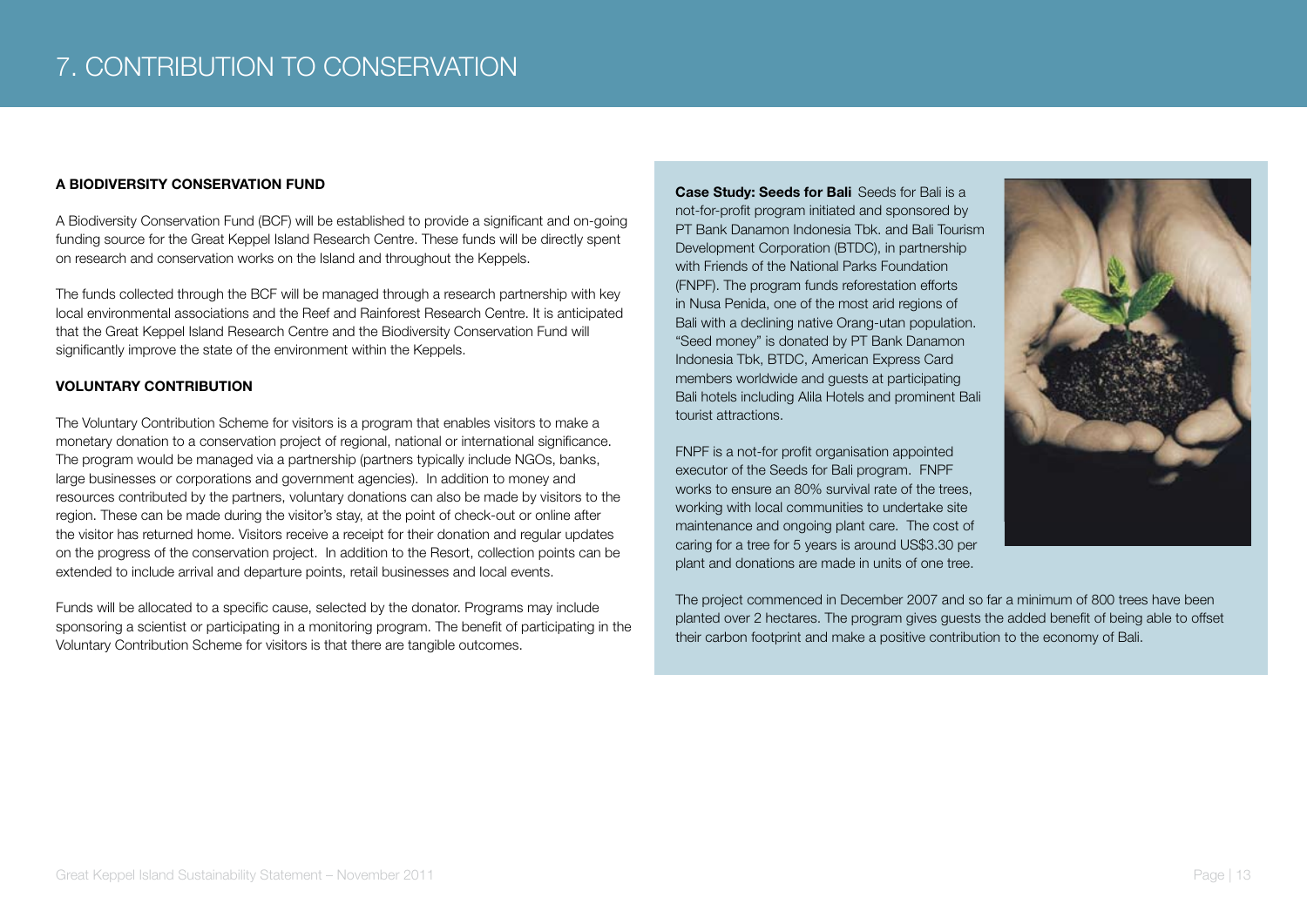## 8. PRESERVATION OF WORLD HERITAGE VALUES

"Why do we want to refuse development if it is possible, in this area, using the latest technology and environmentally designed infrastructure that could showcase this area to overseas and local visitors." Roger Penrose, Resident, GKI